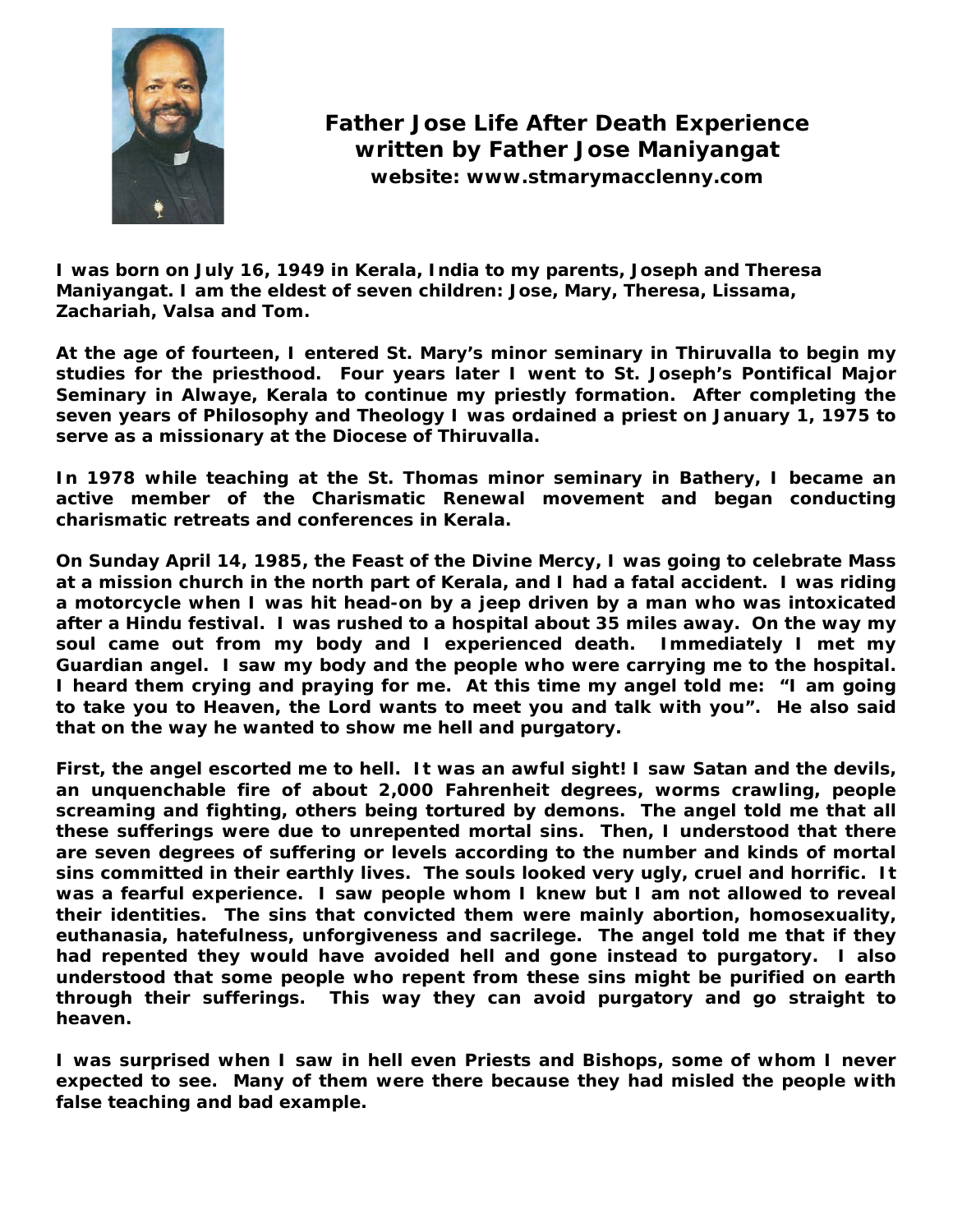**After the visit to hell, my Guardian angel escorted me to Purgatory. Here too, there are seven degrees of suffering and unquenchable fire. But it is far less intense than hell and there was neither quarreling nor fighting. The main suffering of these souls is their separation from God. Some of those who are in Purgatory committed numerous mortal sins; but they were reconciled with God before their death. Even though these souls are suffering, they enjoy peace and the knowledge that one day they will see God face to face.** 

**I had a chance to communicate with the souls in Purgatory. They asked me to pray for them and to tell the people to pray for them as well, so they can go to heaven quickly. When we pray for these souls we will receive their gratitude through their prayers and once they enter heaven their prayers become even more meritorious.** 

**It is difficult for me to describe how beautiful my Guardian angel is. He is radiant and bright. He is my constant companion and helps me in all my ministries, especially my healing ministry. I experience his presence everywhere I go and I am grateful for his protection in my daily life.** 

**Next, my angel escorted me to heaven passing through a big dazzling white tunnel. I never experienced this much peace and joy in my life. Then immediately the heaven opened up and I heard the most delightful music, which I never heard before. The angels were singing and praising God. I saw all the saints, especially the Blessed Mother and St. Joseph, and many dedicated holy Bishops and Priests who were shining like stars. And when I appeared before the Lord, Jesus told me: "I want you to go back to the world. In your second life you will be an instrument of peace and healing to my people. You will walk in a foreign land and you will speak in a foreign tongue. Everything is possible for you with my grace". After these words, the Blessed Mother told me: "Do whatever He tells you. I will help you in your ministries".** 

**Words can not express the beauty of heaven. There we find so much peace and happiness, which exceed a million times our imagination. Our Lord is far more beautiful than any image can convey. His face is radiant and luminous and more beautiful than a thousand rising suns. The pictures we see in the world are only a shadow of His magnificence. The Blessed Mother was next to Jesus; she was so beautiful and radiant. None of the images we see in this world can compare with her real beauty. Heaven is our real home, we are all created to reach heaven and enjoy God forever. Then, I came back to the world with my angel.** 

**While my body was at the hospital, the doctor completed all examinations and I was pronounced dead. The cause of death was bleeding. My family was notified and since they were far away, the hospital staff decided to move my dead body to the morgue. Because the hospital did not have air conditioners they were concerned that the body would decompose quickly. As they were moving my dead body to the morgue, my soul came back to the body. I felt an excruciating pain because of so many wounds and broken bones. I began to scream and then the people became frightened and ran away screaming. One of them approached the doctor and said: "the dead body is screaming". The doctor came to examine the body and found that I was alive. So he said: "Father is alive, it is a miracle, take him back to the hospital".**